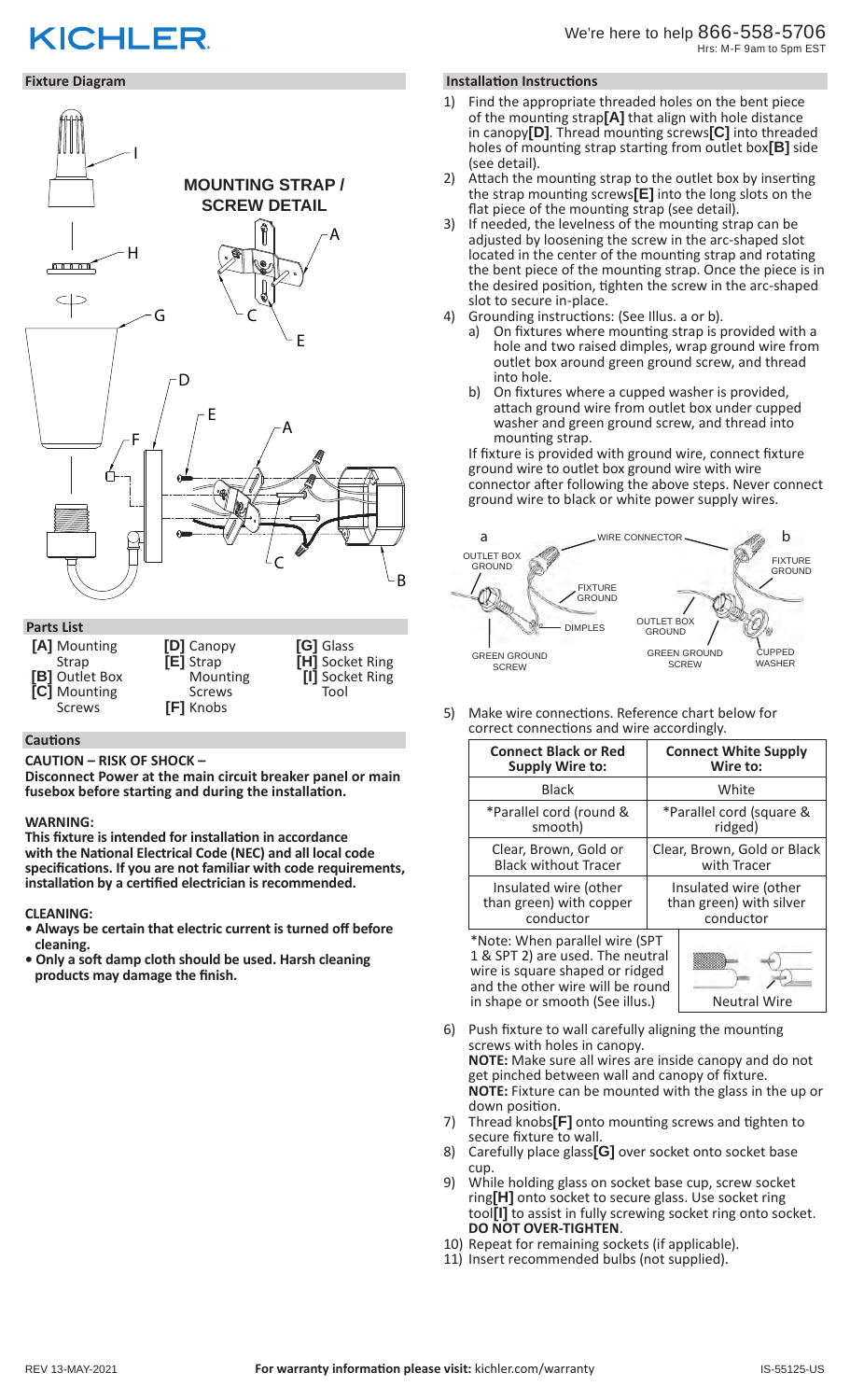# **KICHLER**

### **Diagramme d'appareils**



**ATTENTION – RISQUE DE DÉCHARGES ÉLECTRIQUES – Couper le courant au niveau du panneau du disjoncteur du circuit principal ou de la boîte à fusibles principale avant de procéder à l'installation.**

Douille

### **ATTENTION:**

**Ce luminaire doit être installé conformément aux codes d'électricité nationaux (NEC) et satisfaire toutes les spécifications des codes locaux. Si vous ne connaissez pas les exigences de ces codes, il est recommandé de confier l'installation à un électricien certifié.**

**NETTOYAGE :** 

- **Soyez toujours certain que l'alimentation électrique du luminaire est fermée**
- **avant le nettoyage.**
- **N'utilisez qu'un chiffon doux humide. Les produits de nettoyage acides/abrasifs peuvent endommager le fini.**

### **Instructions d'installation**

- 1) Localisez les trous taraudés appropriés sur la pièce recourbée de l'étrier de montage**[A]**, qui s'alignent sur la distance de trou dans le cache**[D]**. Serrez les vis de montage**[C]** dans les trous taraudés en commençant par le côté de la boîte à prises**[B]** (voir détails).
- 2) Fixez la l'étrier de montage à la boîte à prises en insérant les vis de fixation de l'étrier**[E]** dans les longues fentes sur la pièce plate de l'étrier de montage (voir détails).
- 3) Si nécessaire, la mise à niveau de l'étrier de montage peut être ajustée en desserrant la vis dans la fente en forme d'arc située au centre de l'étrier de montage et en faisant tourner la pièce pliée de l'étrier de montage. Une fois que la pièce est dans la position souhaitée, serrez la vis dans la fente en forme d'arc pour la fixer.
- 4) Connecter les fils. Se reporter au tableau ci-dessous pour faire les connexions.

| Connecter le fil noir ou                                                                                                                                                    | Connecter le fil blanc de      |
|-----------------------------------------------------------------------------------------------------------------------------------------------------------------------------|--------------------------------|
| rouge de la boite                                                                                                                                                           | la boîte                       |
| A Noir                                                                                                                                                                      | A Blanc                        |
| *Au cordon parallèle (rond                                                                                                                                                  | *Au cordon parallèle (à        |
| et lisse)                                                                                                                                                                   | angles droits el strié)        |
| Au transparent, doré,                                                                                                                                                       | Au transparent, doré,          |
| marron, ou noir sans fil                                                                                                                                                    | marron, ou noir avec un til    |
| distinctif                                                                                                                                                                  | distinctif                     |
| Fil isolé (sauf fil vert) avec                                                                                                                                              | Fil isolé (sauf fil vert) avec |
| conducteur en cuivre                                                                                                                                                        | conducteur en argent           |
| *Remarque: Avec emploi d'un<br>fil paralléle (SPT 1 et SPT 2). Le<br>fil neutre est á angles droits ou<br>strié et l'autre fil doit étre rond<br>ou lisse (Voir le schéma). | Fil Neutre                     |

5) Poussez le luminaire vers le mur en alignant soigneusement les vis de montage avec les trous dans le cache.

**REMARQUE :** Assurez-vous que tous les fils sont à l'intérieur du cache et ne sont pas pincés entre le mur et le cache du luminaire. **REMARQUE :** Le luminaire peut être installé avec le verre

- en haut ou en bas. 6) Vissez les boutons**[F]** sur les vis de montage. Serrez pour
- fixer le luminaire au mur.
- 7) Placez soigneusement le verre**[G]** sur la douille sur la coupelle de base.
- 8) Tout en tenant le verre sur la coupelle de la base de la douille, vissez la bague à douille**[H]** sur la douille pour fixer le verre. Utilisez l'outil pour bague à douille**[I]** pour bien visser la bague à douille sur la douille. **NE PAS**
- 9) Répétez l'opération pour les autres douilles (le cas échéant).
- 10) Installer les ampoules recommandées (non fournies).